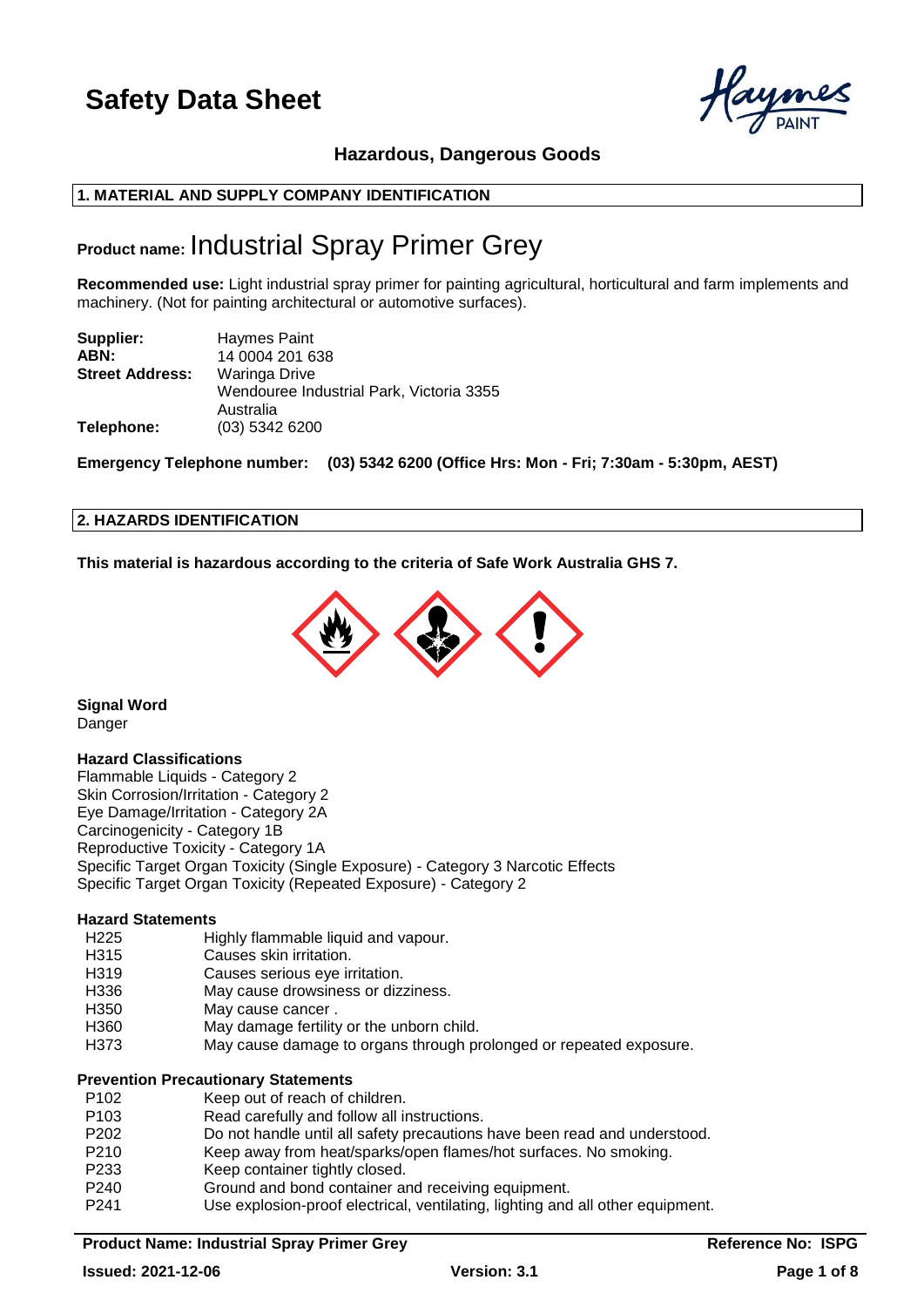Caymes

P242 Use non-sparking tools. P243 Take action to prevent static discharges. P260 Do not breathe dust, fume, gas, mist, vapours or spray. P264 Wash hands, face and all exposed skin thoroughly after handling. P271 Use only outdoors or in a well-ventilated area. P280 Wear protective gloves/protective clothing including eye/face protection and suitable respirator.

## **Response Precautionary Statements**

| P <sub>101</sub> | If medical advice is needed, have product container or label at hand.                                       |
|------------------|-------------------------------------------------------------------------------------------------------------|
| P303+P361+P353   | IF ON SKIN (or hair): Take off immediately all contaminated clothing. Rinse skin with<br>water [or shower]. |
| P304+P340        | IF INHALED: Remove person to fresh air and keep comfortable for breathing.                                  |
| P305+P351+P338   | IF IN EYES: Rinse cautiously with water for several minutes. Remove contact                                 |
|                  | lenses, if present and easy to do. Continue rinsing.                                                        |
| P314             | Get medical advice/attention if you feel unwell.                                                            |
| P332+P313        | If skin irritation occurs: Get medical advice/attention.                                                    |
| P337+P313        | If eye irritation persists: Get medical advice/attention.                                                   |
| P362+P364        | Take off contaminated clothing and wash it before reuse                                                     |
|                  |                                                                                                             |

### **Storage Precautionary Statements**

| P403+P233 | Store in a well-ventilated place. Keep container tightly closed. |
|-----------|------------------------------------------------------------------|
| P403+P235 | Store in a well-ventilated place. Keep cool.                     |
| P405      | Store locked up.                                                 |

#### **Disposal Precautionary Statement**

P501 Dispose of contents/container in accordance with local, regional, national and international regulations.

**Poison Schedule:** Not Applicable

## **DANGEROUS GOOD CLASSIFICATION**

Classified as Dangerous Goods by the criteria of the "Australian Code for the Transport of Dangerous Goods by Road & Rail" and the "New Zealand NZS5433: Transport of Dangerous Goods on Land".

## **Dangerous Goods Class:** 3

| 3. COMPOSITION INFORMATION                  |            |                    |
|---------------------------------------------|------------|--------------------|
| <b>CHEMICAL ENTITY</b>                      | CAS NO     | <b>PROPORTION</b>  |
| Solvent naphtha, petroleum, light aromatic  | 64742-95-6 | 10 - 30 $%$ (w/w)  |
| Toluene                                     | 108-88-3   | $10 - 30 \%$ (w/w) |
| Solvent naphtha, petroleum, light aliphatic | 64742-89-8 | 1 - 10 $\%$ (w/w)  |
| Hexanoic acid, 2-ethyl-, cobalt(2+) salt    | 136-52-7   | $<$ 1 % (w/w)      |
| Ingredients determined to be Non-Hazardous  |            | <b>Balance</b>     |
|                                             |            | 100%               |

## **4. FIRST AID MEASURES**

If poisoning occurs, contact a doctor or Poisons Information Centre (Phone Australia 131 126, New Zealand 0800 764 766).

**Inhalation:** Remove victim from exposure - avoid becoming a casualty. Remove contaminated clothing and loosen remaining clothing. Allow patient to assume most comfortable position and keep warm. Keep at rest until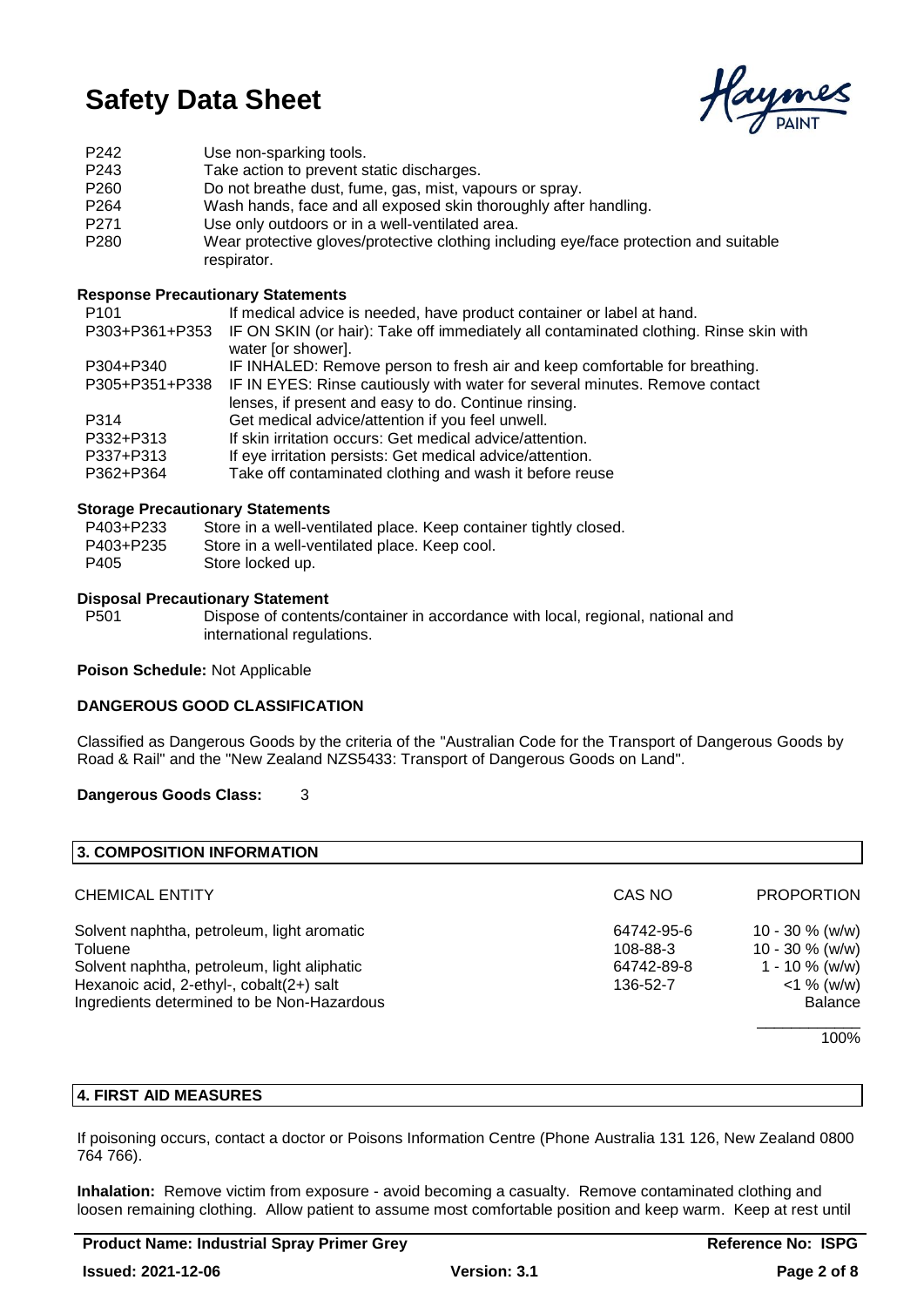

fully recovered. Seek medical advice if effects persist.

**Skin Contact:** If skin or hair contact occurs, immediately remove contaminated clothing and flush skin and hair with running water. Continue flushing with water until advised to stop by the Poisons Information Centre or a Doctor; or for 15 minutes and transport to Doctor or Hospital. For gross contamination, immediately drench with water and remove clothing. Continue to flush skin and hair with plenty of water (and soap if material is insoluble). For skin burns, cover with a clean, dry dressing until medical help is available. If blistering occurs, do NOT break blisters. If swelling, redness, blistering, or irritation occurs seek medical assistance.

**Eye contact:** If in eyes, hold eyelids apart and flush the eyes continuously with running water. Continue flushing until advised to stop by the Poisons Information Centre or a Doctor; or for at least 15 minutes and transport to Doctor or Hospital.

**Ingestion:** Rinse mouth with water. If swallowed, do NOT induce vomiting. Give a glass of water to drink. Never give anything by the mouth to an unconscious patient. If vomiting occurs give further water. Seek medical advice.

**PPE for First Aiders:** Wear safety shoes, overalls, gloves, chemical goggles, respirator. Use with adequate ventilation. If inhalation risk exists wear organic vapour/particulate respirator meeting the requirements of AS/NZS 1715 and AS/NZS 1716. Available information suggests that gloves made from nitrile rubber should be suitable for intermittent contact. However, due to variations in glove construction and local conditions, the user should make a final assessment. Always wash hands before smoking, eating, drinking or using the toilet. Wash contaminated clothing and other protective equipment before storing or re-using.

**Notes to physician:** Treat symptomatically.

## **5. FIRE FIGHTING MEASURES**

#### **Hazchem Code:** •3YE

**Suitable extinguishing media:** If material is involved in a fire use alcohol resistant foam or dry agent (carbon dioxide, dry chemical powder).

**Specific hazards:** Highly flammable liquid and vapour. May form flammable vapour mixtures with air. Flameproof equipment necessary in area where this chemical is being used. Nearby equipment must be earthed. Electrical requirements for work area should be assessed according to AS3000. Vapour may travel a considerable distance to source of ignition and flash back. Avoid all ignition sources. All potential sources of ignition (open flames, pilot lights, furnaces, spark producing switches and electrical equipment etc) must be eliminated both in and near the work area. Do NOT smoke.

**Fire fighting further advice:** Heating can cause expansion or decomposition leading to violent rupture of containers. If safe to do so, remove containers from path of fire. Keep containers cool with water spray. On burning or decomposing may emit toxic fumes. Fire fighters to wear self-contained breathing apparatus and suitable protective clothing if risk of exposure to vapour or products of combustion or decomposition.

## **6. ACCIDENTAL RELEASE MEASURES**

## **SMALL SPILLS**

Wear protective equipment to prevent skin and eye contamination. Avoid inhalation of vapours or dust. Wipe up with absorbent (clean rag or paper towels). Collect and seal in properly labelled containers or drums for disposal.

## **LARGE SPILLS**

If safe to do so, shut off all possible sources of ignition. Clear area of all unprotected personnel. Slippery when spilt. Avoid accidents, clean up immediately. Wear protective equipment to prevent skin and eye contamination and the inhalation of vapours. Work up wind or increase ventilation. Contain - prevent run off into drains and waterways. Use absorbent (soil, sand or other inert material). Use a spark-free shovel. Collect and seal in properly labelled containers or drums for disposal. If contamination of crops, sewers or waterways has occurred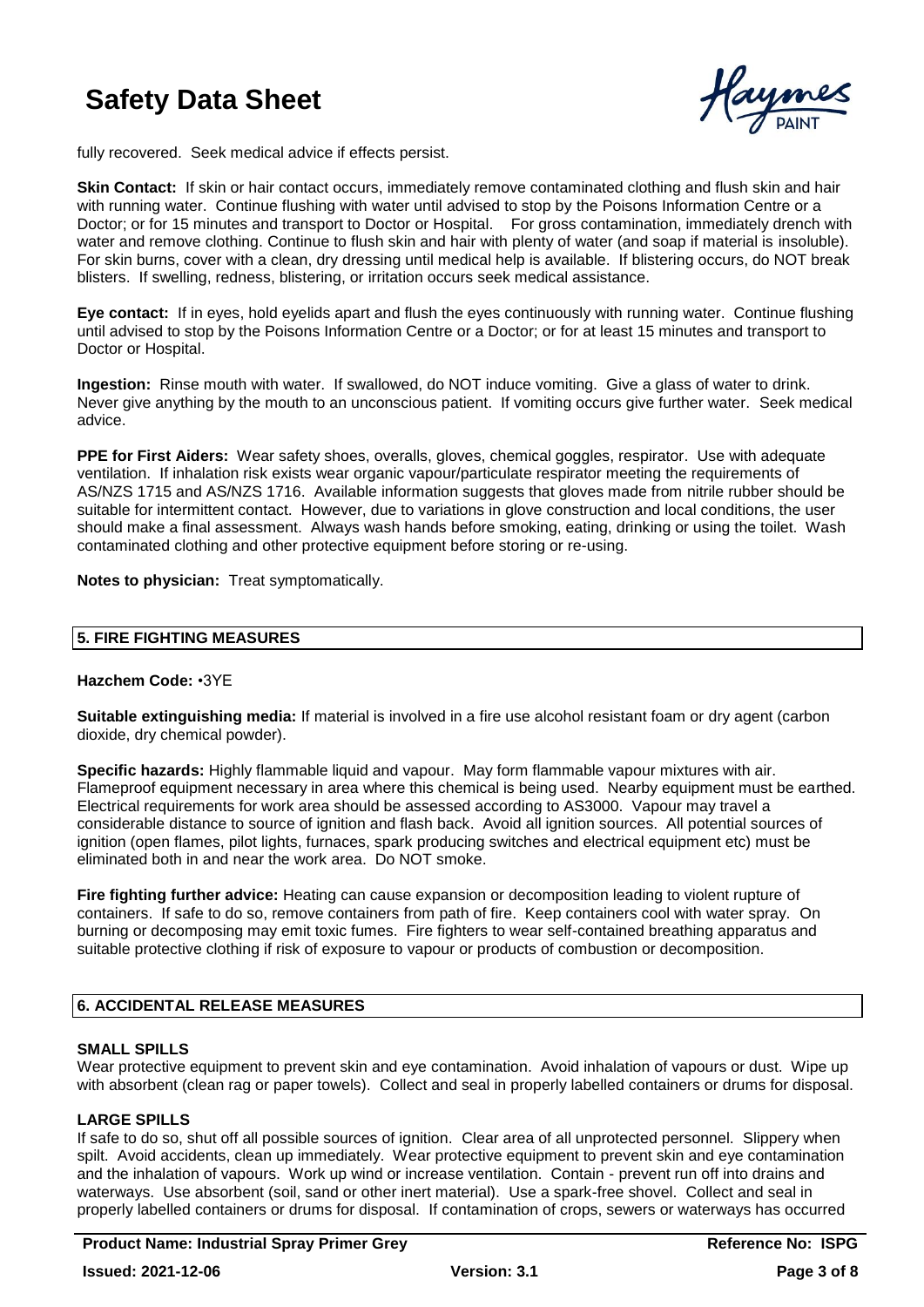

advise local emergency services.

### **Dangerous Goods - Initial Emergency Response Guide No:** 14

#### **7. HANDLING AND STORAGE**

**Handling:** Avoid eye contact and skin contact. Avoid inhalation of vapour, mist or aerosols.

**Storage:** Store in a cool, dry, well-ventilated place and out of direct sunlight. Store away from foodstuffs. Store away from incompatible materials described in Section 10. Store away from sources of heat and/or ignition. Store locked up. Keep container standing upright. Keep containers closed when not in use - check regularly for leaks.

This material is classified as a Class 3 Flammable Liquid as per the criteria of the "Australian Code for the Transport of Dangerous Goods by Road & Rail" and/or the "New Zealand NZS5433: Transport of Dangerous Goods on Land" and must be stored in accordance with the relevant regulations.

#### **8. EXPOSURE CONTROLS / PERSONAL PROTECTION**

#### **National occupational exposure limits:**

|         | TWA |       | <b>STEL</b> |       | <b>NOTICES</b> |
|---------|-----|-------|-------------|-------|----------------|
|         | ppm | mg/m3 | ppm         | mg/m3 |                |
| Toluene | 50  | 191   | 150         | 574   | Sk             |

As published by Safe Work Australia.

TWA - The time-weighted average airborne concentration over an eight-hour working day, for a five-day working week over an entire working life.

STEL (Short Term Exposure Limit) - the average airborne concentration over a 15 minute period which should not be exceeded at any time during a normal eight-hour workday.

'Sk' Notice - absorption through the skin may be a significant source of exposure. The exposure standard is invalidated if such contact should occur.

These Exposure Standards are guides to be used in the control of occupational health hazards. All atmospheric contamination should be kept to as low a level as is workable. These exposure standards should not be used as fine dividing lines between safe and dangerous concentrations of chemicals. They are not a measure of relative toxicity.

If the directions for use on the product label are followed, exposure of individuals using the product should not exceed the above standard. The standard was created for workers who are routinely, potentially exposed during product manufacture.

**Biological Limit Values:** As per the "National Model Regulations for the Control of Workplace Hazardous Substances (Safe Work Australia)" the ingredients in this material do not have a Biological Limit Allocated.

**Engineering Measures:** Ensure ventilation is adequate to maintain air concentrations below Exposure Standards. Use only in well ventilated areas. Use with local exhaust ventilation or while wearing appropriate respirator. Vapour heavier than air - prevent concentration in hollows or sumps. Do NOT enter confined spaces where vapour may have collected.

**Personal Protection Equipment:** SAFETY SHOES, OVERALLS, GLOVES, CHEMICAL GOGGLES, RESPIRATOR.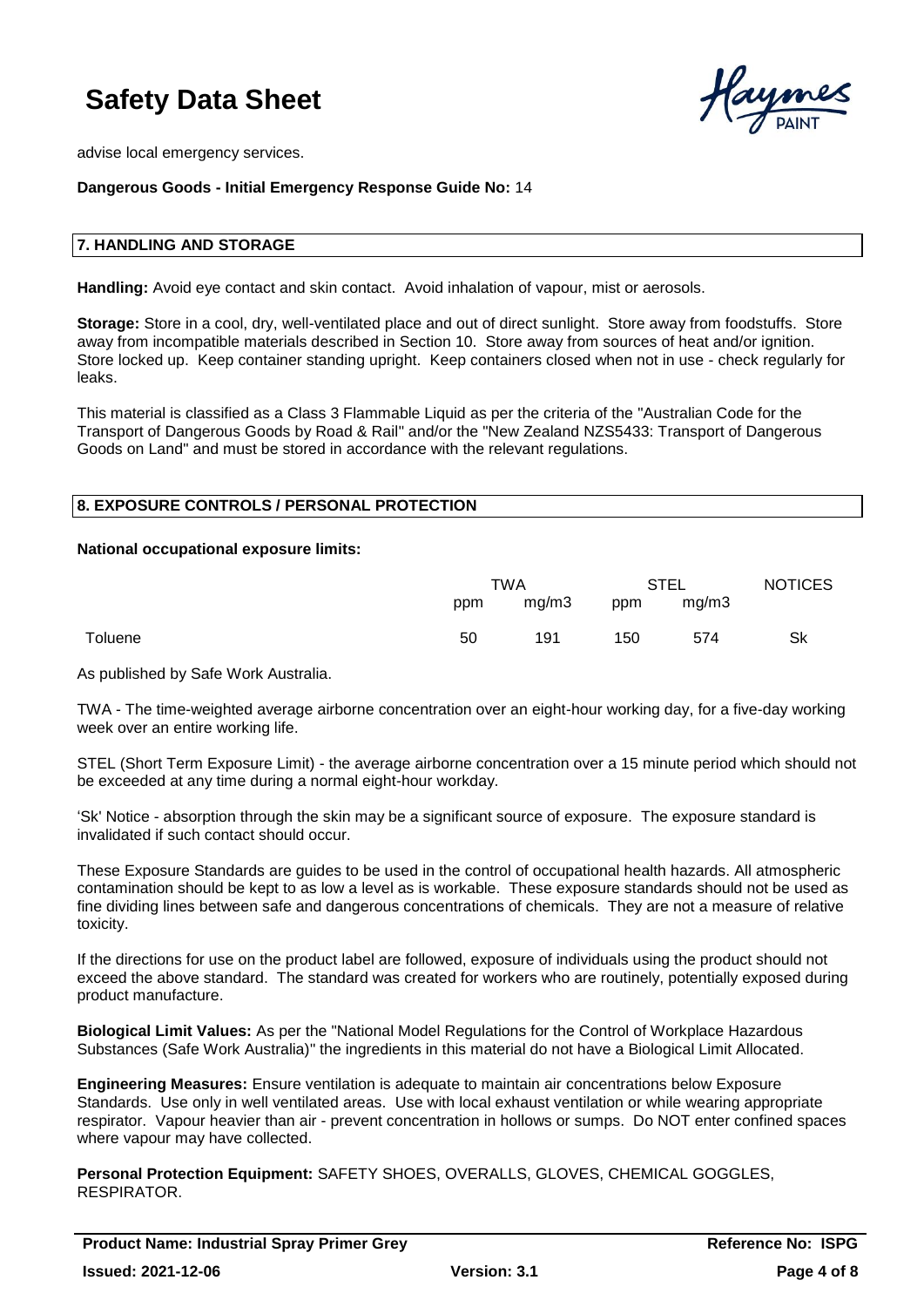

Personal protective equipment (PPE) must be suitable for the nature of the work and any hazard associated with the work as identified by the risk assessment conducted.

Wear safety shoes, overalls, gloves, chemical goggles, respirator. Use with adequate ventilation. If inhalation risk exists wear organic vapour/particulate respirator meeting the requirements of AS/NZS 1715 and AS/NZS 1716. Available information suggests that gloves made from nitrile rubber should be suitable for intermittent contact. However, due to variations in glove construction and local conditions, the user should make a final assessment. Always wash hands before smoking, eating, drinking or using the toilet. Wash contaminated clothing and other protective equipment before storing or re-using.

**Hygiene measures:** Keep away from food, drink and animal feeding stuffs. When using do not eat, drink or smoke. Wash hands prior to eating, drinking or smoking. Avoid contact with clothing. Avoid eye contact and skin contact. Avoid inhalation of vapour, mist or aerosols. Ensure that eyewash stations and safety showers are close to the workstation location.

### **9. PHYSICAL AND CHEMICAL PROPERTIES**

| Form:   | <b>Viscous Liquid</b> |
|---------|-----------------------|
| Colour: | Grev                  |
| Odour:  | Solvent               |

**Solubility:** Insoluble in water. **Specific Gravity:** 1.0 - 1.2 **Relative Vapour Density (air=1):** >1 **Vapour Pressure:** N Av **Flash Point (°C):** <23 **Flammability Limits (%):** N Av **Autoignition Temperature (°C):** N Av **Melting Point/Range (°C):** N Av **N** Av **Boiling Point/Range (°C):** N Av **Boiling Point/Range (°C): pH:** N App **Viscosity:**  $>20.5$  mm<sup>2</sup>/s @ 40 °C **Total VOC (g/Litre):** N Av

(Typical values only - consult specification sheet)  $N Av = Not available, N App = Not applicable$ 

### **10. STABILITY AND REACTIVITY**

**Chemical stability:** This material is thermally stable when stored and used as directed.

**Conditions to avoid:** Elevated temperatures and sources of ignition.

**Incompatible materials:** Oxidising agents.

**Hazardous decomposition products:** Oxides of carbon and nitrogen, smoke and other toxic fumes.

**Hazardous reactions:** No known hazardous reactions.

## **11. TOXICOLOGICAL INFORMATION**

No adverse health effects expected if the product is handled in accordance with this Safety Data Sheet and the product label. Symptoms or effects that may arise if the product is mishandled and overexposure occurs are:

#### **Acute Effects**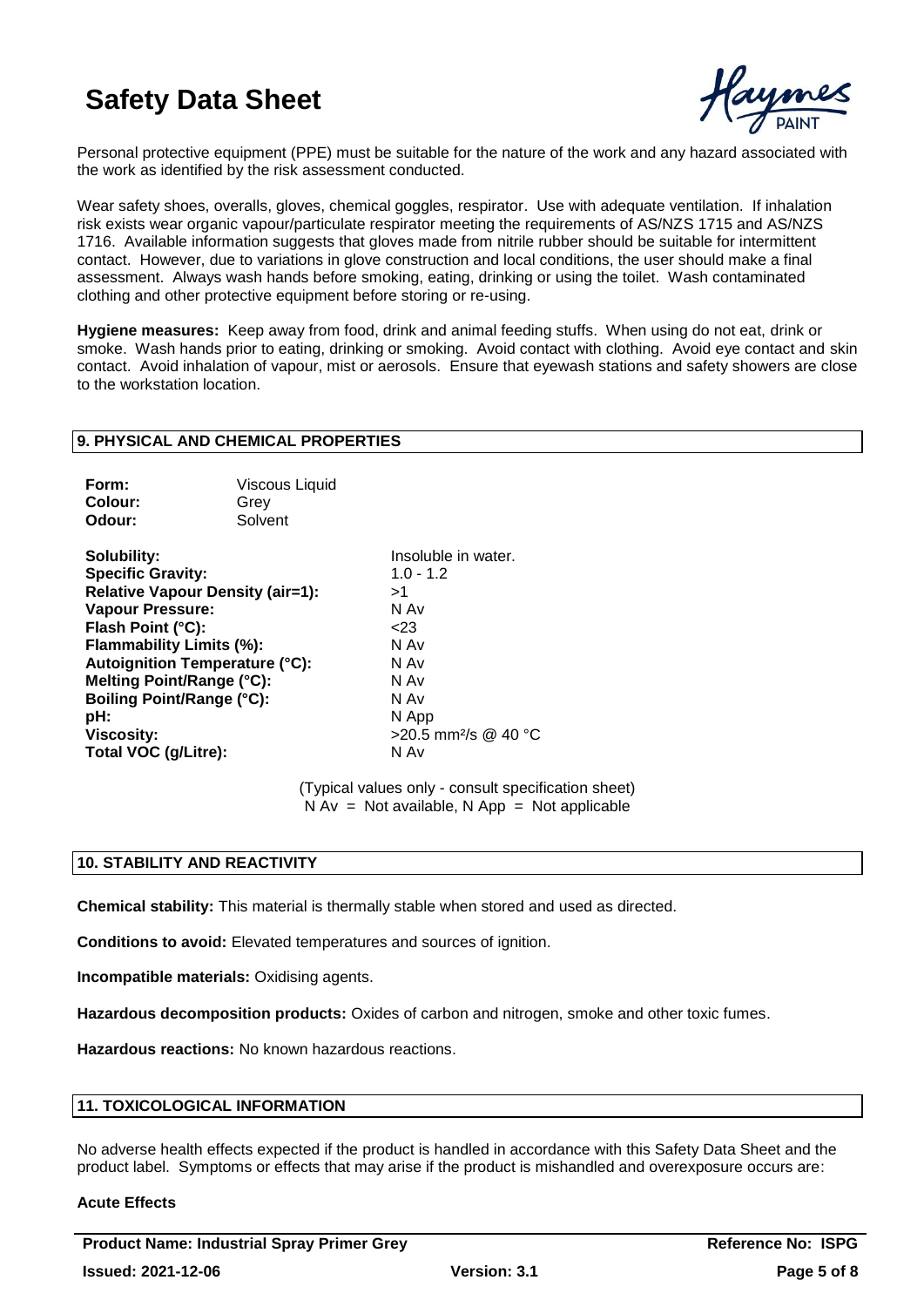

**Inhalation:** Material may be an irritant to mucous membranes and respiratory tract. Inhalation of vapour can result in headaches, dizziness and possible nausea. Inhalation of high concentrations can produce central nervous system depression, which can lead to loss of co-ordination, impaired judgement and if exposure is prolonged, unconsciousness.

**Skin contact:** Contact with skin will result in irritation.

**Ingestion:** Swallowing can result in nausea, vomiting and irritation of the gastrointestinal tract.

**Eye contact:** An eye irritant.

### **Acute toxicity**

**Inhalation:** This material has been classified as not hazardous for acute inhalation exposure. Acute toxicity estimate (based on ingredients):  $LC_{50} > 20.0$  mg/L for vapours or  $LC_{50} > 5.0$  mg/L for dust and mist.

**Skin contact:** This material has been classified as not hazardous for acute dermal exposure. Acute toxicity estimate (based on ingredients):  $LD_{50} > 2,000$  mg/Kg bw

**Ingestion:** This material has been classified as not hazardous for acute ingestion exposure. Acute toxicity estimate (based on ingredients):  $LD_{50} > 2,000$  mg/Kg bw

**Corrosion/Irritancy:** Eye: this material has been classified as a Category 2A Hazard (reversible effects to eyes). Skin: this material has been classified as a Category 2 Hazard (reversible effects to skin).

**Sensitisation:** Inhalation: this material has been classified as not a respiratory sensitiser. Skin: this material has been classified as not a skin sensitiser.

**Aspiration hazard:** This material has been classified as not an aspiration hazard.

**Specific target organ toxicity (single exposure):** This material has been classified as a Category 3 Hazard. Exposure via inhalation may result in depression of the central nervous system.

## **Chronic Toxicity**

**Mutagenicity:** This material has been classified as not a mutagen.

**Carcinogenicity:** This material has been classified as a Category 1B Hazard.

**Reproductive toxicity (including via lactation):** This material has been classified as a Category 1A Hazard.

**Specific target organ toxicity (repeat exposure):** This material has been classified as a Category 2 Hazard.

## **12. ECOLOGICAL INFORMATION**

Avoid contaminating waterways.

**Acute aquatic hazard:** This material has been classified as not hazardous for acute aquatic exposure. Acute toxicity estimate (based on ingredients): > 100 mg/L

**Long-term aquatic hazard:** This material has been classified as not hazardous for chronic aquatic exposure. Non-rapidly or rapidly degradable substance for which there are adequate chronic toxicity data available OR in the absence of chronic toxicity data, Acute toxicity estimate (based on ingredients): >100 mg/L, where the substance is not rapidly degradable and/or BCF  $\lt$  500 and/or log  $K_{ow} \lt$  4.

**Ecotoxicity:** No information available.

**Persistence and degradability:** No information available.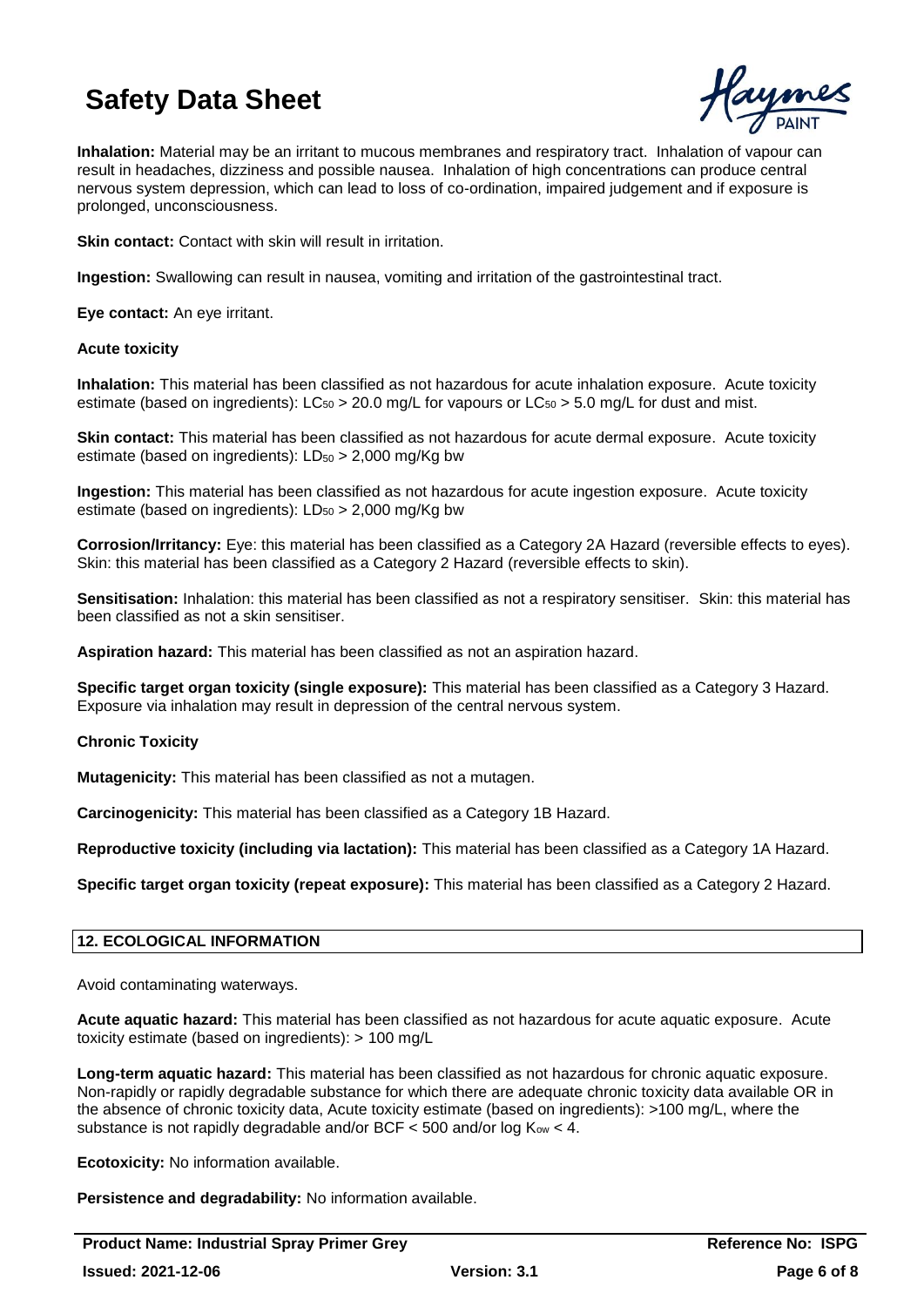

**Bioaccumulative potential:** No information available.

**Mobility:** No information available.

## **13. DISPOSAL CONSIDERATIONS**

Persons conducting disposal, recycling or reclamation activities should ensure that appropriate personal protection equipment is used, see "Section 8. Exposure Controls and Personal Protection" of this SDS.

If possible material and its container should be recycled. If material or container cannot be recycled, dispose in accordance with local, regional, national and international Regulations.

#### **14. TRANSPORT INFORMATION**

#### **ROAD AND RAIL TRANSPORT**

Classified as Dangerous Goods by the criteria of the "Australian Code for the Transport of Dangerous Goods by Road & Rail" and the "New Zealand NZS5433: Transport of Dangerous Goods on Land".



| UN No:                              | 1263        |
|-------------------------------------|-------------|
| <b>Dangerous Goods Class:</b>       | 3           |
| <b>Packing Group:</b>               | н           |
| <b>Hazchem Code:</b>                | $\cdot$ 3YE |
| <b>Emergency Response Guide No:</b> | 14          |
| <b>Limited Quantities</b>           | 5 L         |
|                                     |             |

**Proper Shipping Name:** PAINT RELATED MATERIAL

**Segregation Dangerous Goods:** Not to be loaded with explosives (Class 1), flammable gases (Class 2.1), if both are in bulk, toxic gases (Class 2.3), spontaneously combustible substances (Class 4.2), oxidising agents (Class 5.1), organic peroxides (Class 5.2), toxic substances (Class 6.1), infectious substances (Class 6.2) or radioactive substances (Class 7). Exemptions may apply.

#### **MARINE TRANSPORT**

Classified as Dangerous Goods by the criteria of the International Maritime Dangerous Goods Code (IMDG Code) for transport by sea. This material is classified as a Marine Pollutant (P) according to the International Maritime Dangerous Goods Code.



**UN No:** 1263 **Dangerous Goods Class:** 3 **Packing Group:** II

**Proper Shipping Name:** PAINT RELATED MATERIAL

#### **AIR TRANSPORT**

Classified as Dangerous Goods by the criteria of the International Air Transport Association (IATA) Dangerous